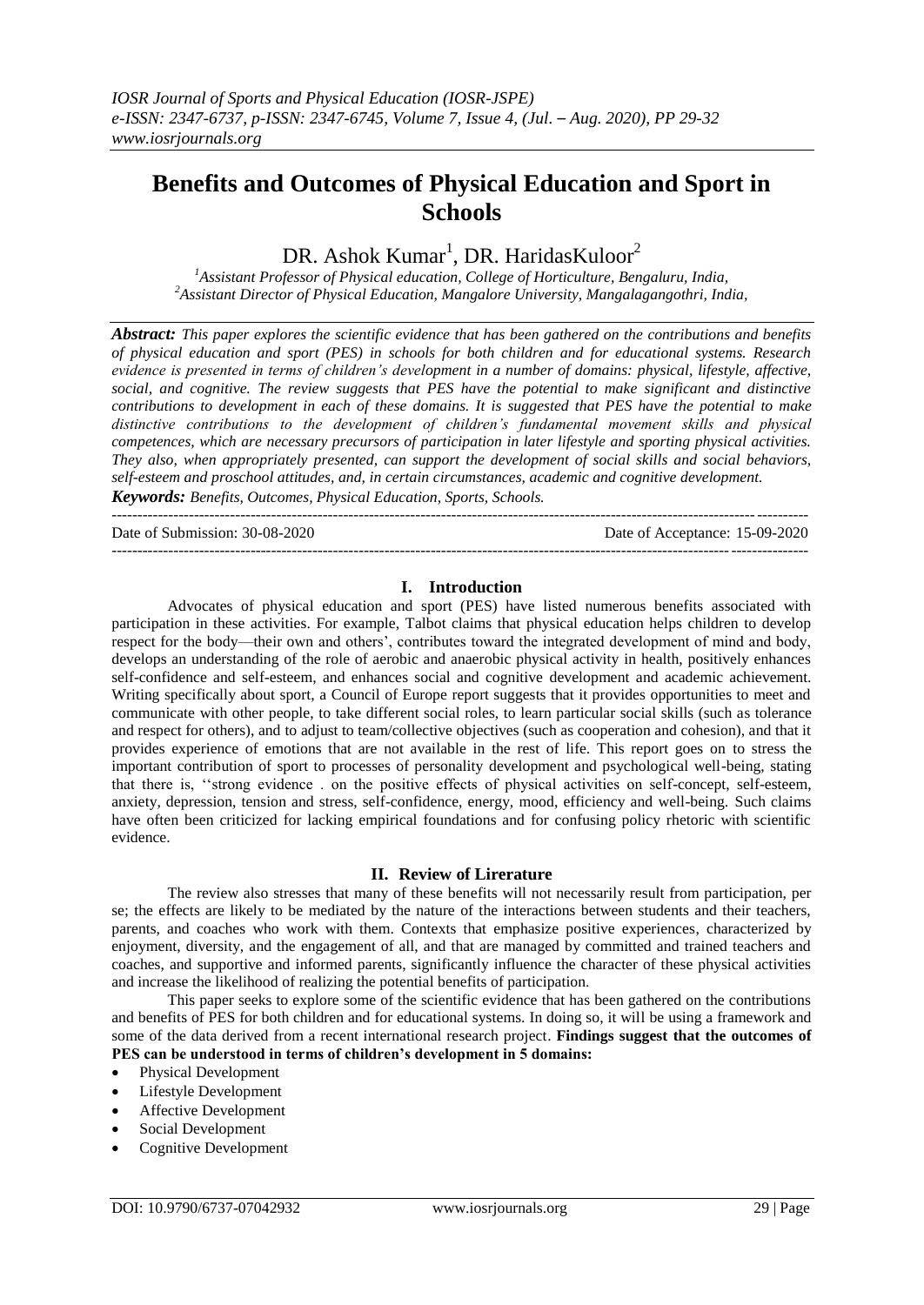As its title suggests, this article is concerned with ''physical education and sport.'' Since the relationship between the concepts ''physical education'' and ''sport'' continues to be a cause of debate. It is worthwhile clarifying the use of the terms in this review. In many, predominantly Anglophone, countries, the term ''physical education'' is used to refer to that area of the school curriculum concerned with developing students' physical competence and confidence, and their ability to use these to perform in a range of activities. Sport'' is a collective noun and usually refers to a range of activities, processes, social relationships, and presumed physical, psychological, and sociological outcomes.

## **PHYSICAL DEVELOPMENT**

The physical health benefits of regular physical activity are well established.16 Regular participation in such activities is associated with a longer and better quality of life, reduced risk of a variety of diseases, and many psychological and emotional benefits. There is also a large body of literature showing that inactivity is one of the most significant causes of death, disability, and reduced quality of life across the developed world. Evidence is starting to appear suggesting a favorable relationship between physical activity and a host of factors affecting children's physical health, including diabetes, blood pressure, bone health, and obesity.

Basic movement skills, like those developed in PES, form the foundation of almost all later sporting and physical activities. There is evidence that those who have developed a strong foundation in fundamental movement skills are more likely to be active, both during childhood and later in life. There is also a frequently cited, but under researched, hypothesis that the development of a broad range of these basic movement skills through PES programs is a necessary condition for excellence in sport. Conversely, children who have not been able to acquire an adequate base of movement competences are more likely to be excluded from participation in organized sports and play experiences with their friends because of a lack of basic physical skills. So, as one of the most highly valued aspects of many children's and young people's lives, such omission from the activities that make up PES is likely to have far-reaching and harmful consequence to the development and education of many children.

## **LIFESTYLE DEVELOPMENT**

The mechanisms by which active young people become active adults are unclear. However, research suggests that a number of factors contribute to the establishment of physical activity as part of a healthy lifestyle. There is some evidence that health-related behaviors learned in childhood are often maintained into adulthood. A review of retrospective and longitudinal studies reported that physical activity and sports participation in childhood and youth represents a significant predictor of later activity. Interestingly, studies also show how strongly inactivity in youth tracks to adulthood, so exclusion from PES can be associated with a legacy of inactivity and associated ill-health in the years to come.

There have been frequent claims that school PES create important contexts in which physical activity levels are influenced. Studies have found that school-based programs can contribute to physical activity levels, both during youth and later in life. The potency of PES' influence on physical activity seems to be greatest when programs combine classroom study with activity, when they allow students' experiences of self-determination and feelings of competence in their own abilities, and when they emphasized enjoyment and positive experiences.

## **AFFECTIVE DEVELOPMENT**

One especially relevant set of findings, in this regard, relates to the development of perceived physical competence. It has been suggested that self-esteem is influenced by an individual's perceptions of competence or adequacy to achieve, and that It is also worth considering the growing interest in the relationship between PES and students' general attitudes toward school. The evidence supporting such claims is limited and is mostly based on small-scale studies or anecdotal evidence. However, some studies report generally positive outcomes in terms of pupil attendance following the introduction of PES schemes, and there is evidence from studies of pupils at risk of exclusion from school that an increase in the availability of PES programs would make the school experience more attractive .So it would be misleading to suggest that PES will necessarily contribute toward positive attitudes to school in all pupils as inappropriate provision might actually increase disaffection and truancy. More positively, though, there is a great deal of research showing that when PES activities are presented in attractive and relevant ways to girls, they can enjoy participation as much as boys.

#### **SOCIAL DEVELOPMENT**

The idea that PES positively affect young people's social development and prosocial behavior goes back many years. PES settings are considered an appealing context because both naturally occurring and contrived social interactions frequently emerge54 and because the public nature of participation usually makes both socially appropriate and inappropriate behaviors evident. The most encouraging findings come from school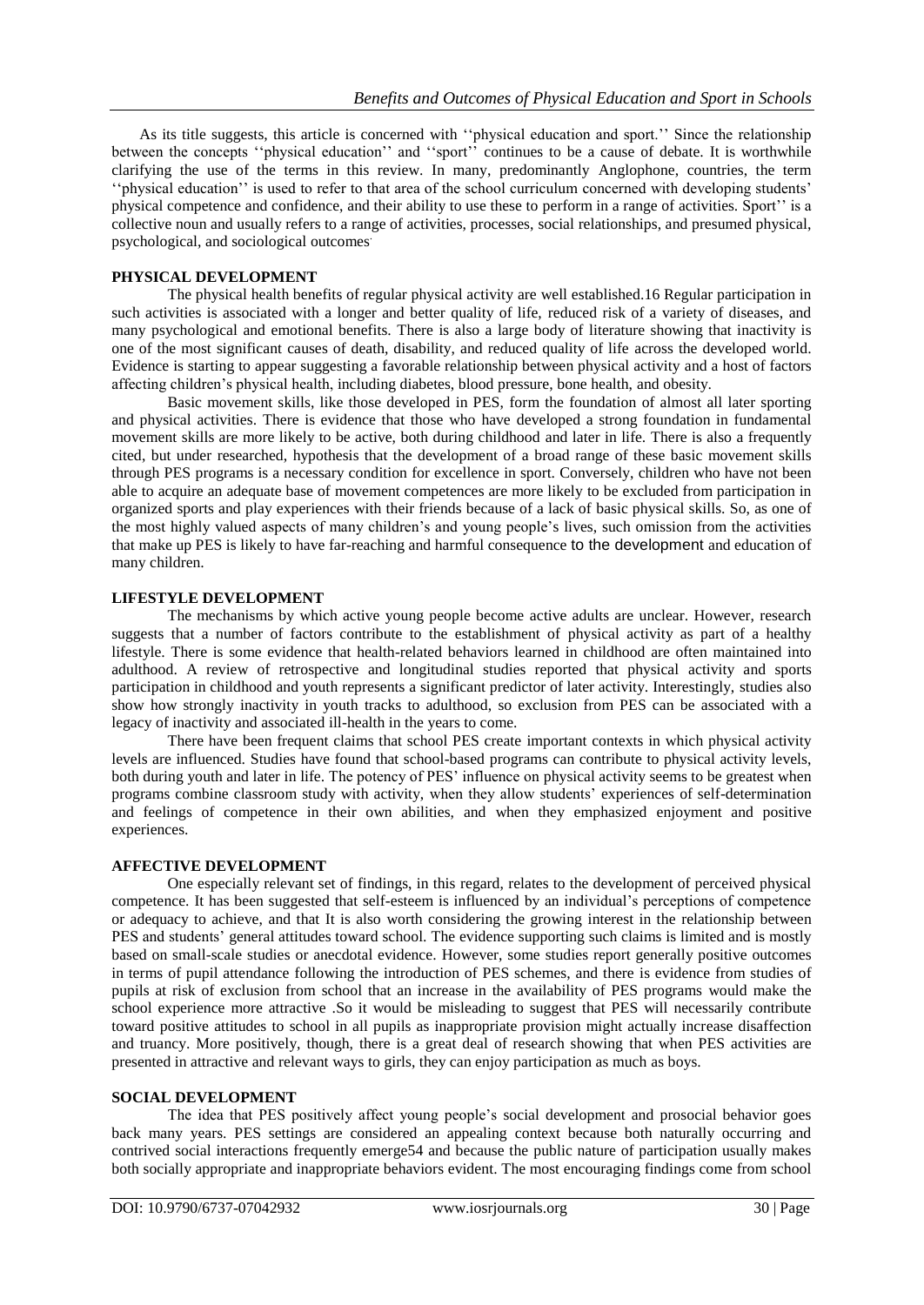based studies, especially those focusing on PES curriculum programs. While a wide range of physical activities seem able to offer valuable environments for social development, school-based programs have a number of advantages, such as access to nearly all children, fewer external pressures to emphasize outcome and competition, and the ability to integrate social education with the similar teaching across the school curriculum. Intervention studies have produced generally positive results, including improvements in moral reasoning, fair play and sportsmanship, and personal responsibility. It also seems that the most promising contexts for developing social skills and values are those mediated by suitably trained teachers and coaches who focus on situations that arise naturally through activities, by asking questions of students and by modeling appropriate responses though their own behavior.

However, positive experiences do seem to have the potential to, at least, contribute to the process of inclusion by bringing individuals from a variety of social and economic background together in a shared interest, offering a sense of belonging to a team or a club, providing opportunities for the development of valued capabilities and competencies, and developing social networks, community cohesion, and civic pride.

#### **COGNITIVE DEVELOPMENT**

There is a long tradition claiming that a ''healthy body leads to a healthy mind,'' and that physical activity can support intellectual development in children. Researchers have suggested that PES can enhance academic performance by increasing the flow of blood to the brain, enhancing mood, increasing mental alertness, and improving self-steem. The evidence base of such claims is varied and more research is still required. However, existing studies do suggest a positive relationship between intellectual functioning and regular physical activity, both for adults and children. More recent studies have found improvements for many children in academic performance when time for PES is increased in their school day. A review of 3 large-scale studies found that academic performance is maintained or even enhanced by an increase in a student's levels of PES, despite a reduction in the time for the study of academic material.

Overall, the available research evidence suggests that increased levels of physical activity in school such as through increasing the amount of time dedicated to PES—does not interfere with pupils' achievement in other subjects (although the time available for these subjects in consequently reduced) and in many instances is associated with improved academic performance.

#### **III. Conclusion**

Clearly, PES have the potential to make significant contributions to the education and development of children and young people in many ways, although further research and evaluation will help us better understand the nature of these contributions. Nevertheless, in each of the domains discussed—physical, lifestyle, affective, social, and cognitive—there is evidence that PES can have a positive and profound effect. In some respects, such an effect is unique, owing to the distinctive contexts in which PES take place. Consequently, there is a duty for those who teach and acknowledge the value of PES to act as advocates for its place as a necessary feature of the general education of all children. They need to argue not just for the inclusion of PES within the curriculum, and for the provision of sufficient time, but also to stress the importance of the quality of the program and share information on the benefits of PES among administrators, parents, and policy makers. Contexts that emphasize positive PES experiences, characterized by enjoyment, diversity, and the engagement of all, and that are managed by committed and trained teachers and coaches, and supportive and informed parents, are fundamental.

#### **Reference**

- [1]. Talbot M. The case for physical education. In: Doll-Tepper G,Scoretz D, eds. World Summit on Physical Education. Berlin, Germany: ICSSPE; 2001:39-50.
- [2]. Svoboda B. Sport and Physical Activity as a Socialisation Environment: Scientific Review Part 1. Strasbourg, France: Council of Europe; 1994.
- [3]. Bailey R. Evaluating the relationship between physical education, sport and social inclusion. Educ Rev. 2004;56(3):71-90.
- [4]. Bergmann Drewe S. Why Sport? An Introduction to the Philosophy of Sport. Toronto, Ontario: Thompson; 2003.
- [5]. Department for Education and Employment. Physical Education: The National Curriculum for England and Wales. London, UK: Department for Education and Employment; 2000.
- [6]. Sport—Committee on Physical Activity for Health. Exercise for health. Bull World Health Organ. 1995;73:135-136.
- [7]. Sallis J, Owen N. Physical Activity and Behavioral Medicine. Thousand Oaks, Calif: Sage; 1999.
- [8]. US Department of Health and Human Services. Physical Activity and Health: A Report of the Surgeon General. Atlanta, Ga: Centers for Disease Control; 1996.
- [9]. Gutin B, Barbeau P, Yin Z. Exercise interventions for prevention of obesity and related disorders in youth. Quest. 2004;56:120-141.
- [10]. Gallahue DL, Ozmun JC. Understanding Motor Development: Infants, Children, Adolescents, Adult. 5th ed. Boston, Mass: McGraw-Hill; 1998.
- [11]. Okely A, Booth M, Patterson JW. Relationship of physical activity to fundamental movement skills among adolescents. Med Sci Sports Exerc. 2001;33:1899-1904.
- [12]. Abbott A, Collins D, Martindale R, Sowerby K. Talent Identification and Development: An Academic Review. Edinburgh, UK: Sport Scotland; 2002.